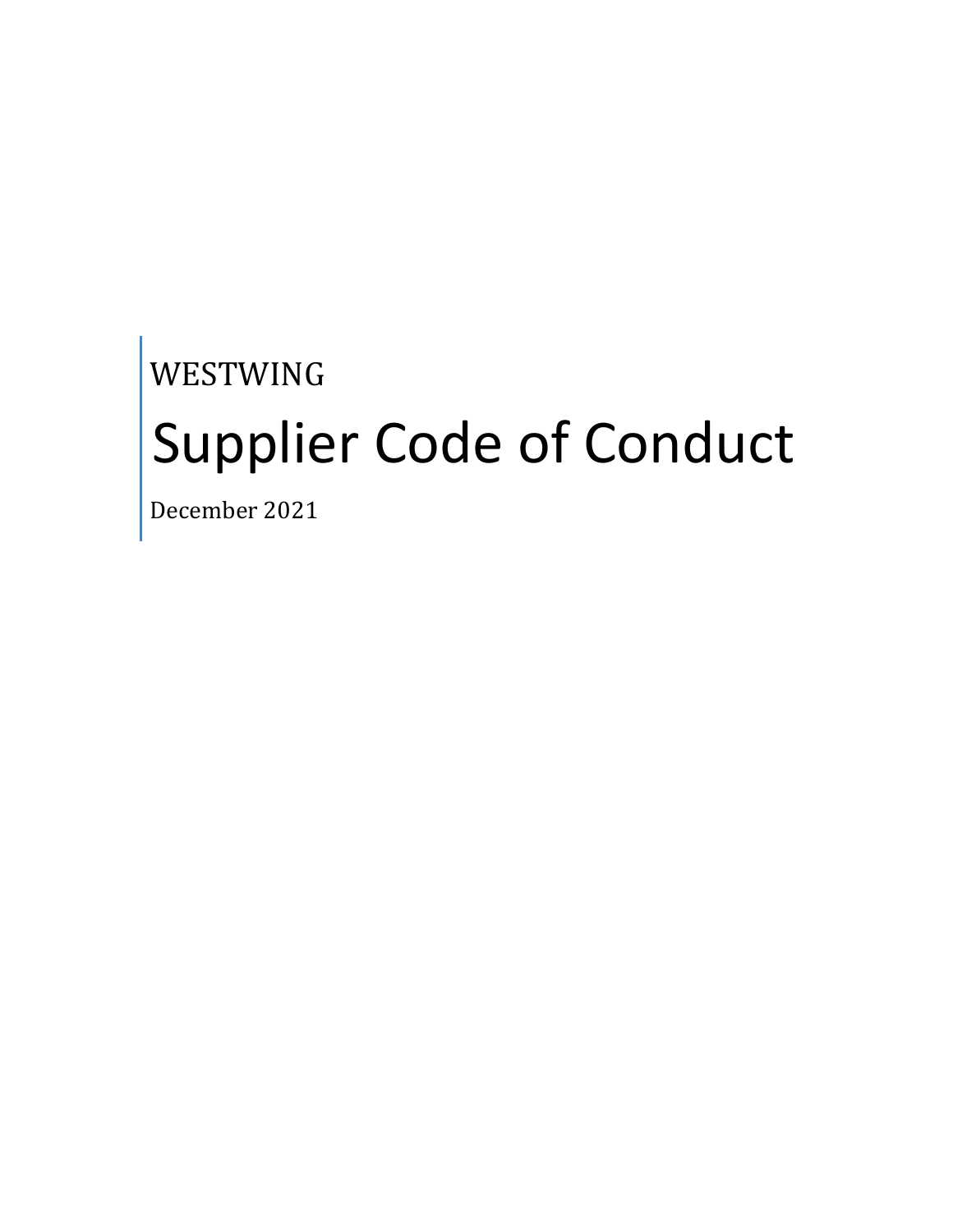# Table of Contents

| А. | Introduction                                                    | $\overline{\mathbf{c}}$ |
|----|-----------------------------------------------------------------|-------------------------|
| 1. | Compliance with laws and regulations                            | $\overline{2}$          |
|    | Compliance with this Code<br>2.                                 | $\overline{2}$          |
|    | 3.<br>Reporting violations                                      | 3                       |
| В. | Conducting business in an ethical manner                        | 3                       |
|    | Conflicts of interest<br>1.                                     | 3                       |
|    | Corruption and bribery<br>2.                                    | 3                       |
|    | Gifts, hospitality and entertainment<br>3.                      | 3                       |
| 4. | Insider trading/dealing                                         | 4                       |
| 5. | Fair competition                                                | 4                       |
| 6. | Environment                                                     | 4                       |
| C. | Operating with integrity                                        | 4                       |
|    | Fraud and money laundering<br>1.                                | 4                       |
| 2. | Sanctions and export controls                                   | 4                       |
|    | 3.<br><b>Financial reporting</b>                                | 4                       |
| D. | Handling company assets and information                         | 5                       |
|    | Protection of intellectual property<br>1.                       | 5                       |
|    | Data protection/confidential information<br>2.                  | 5                       |
| 3. | Communication                                                   | 5                       |
| E. | Ensuring a safe and fair workplace                              | 5                       |
|    | Human Rights<br>1.                                              | 5                       |
|    | Equal opportunities/discrimination<br>2.                        | 5                       |
|    | Freedom of Association and Right to Collective Bargaining<br>3. | 6                       |
| 4. | Working hours, wages, benefits                                  | 6                       |
| 5. | Health and safety                                               | 6                       |
| 6. | Harassment-free workplace                                       | 6                       |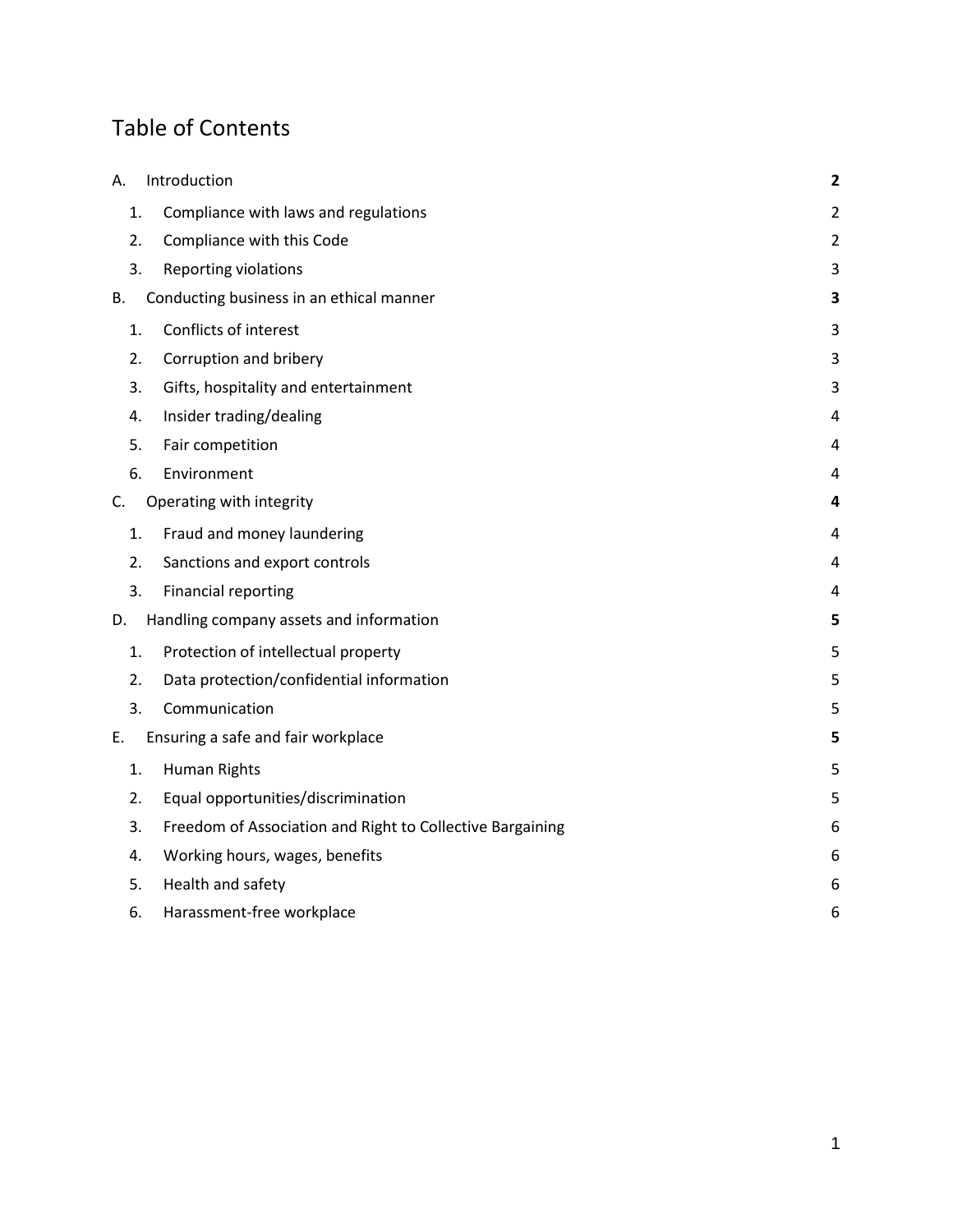# <span id="page-2-0"></span>**A. Introduction**

Westwing is the European leader in inspiration-based Home & Living eCommerce. We genuinely care about our customers, our colleagues, and our Business Partners. Our respect for the individuals and their rights is key to our overall approach and we are committed to maintaining the highest standards of legal, ethical, social and environmental conduct, in accordance with all applicable laws and regulations throughout our business practices and relationships. We expect our Business Partners to do the same in accordance with the principles set out in our Westwing Code of Conduct (the "Westwing Code"), available upon request or accessible through our website.

This Supplier Code of Conduct (the "Supplier Code") summarizes the values set out in the Westwing Code as they apply to our suppliers and third parties (collectively "Business Partners") who maintain business relations with Westwing, providing a set of governing principles for ethical behaviour when interacting with Westwing or when acting on its behalf. A "Supplier" is any company, organisation, entity or person that sells or seeks to sell any kind of product or service to Westwing. This excludes our Private Label Suppliers who are covered by our Private Label Supplier Code of Conduct. A "Third Party" is any individual or organization that works or transacts with Westwing, including consultants, agents, business associates, contractors, service providers, who work for and on behalf of, or otherwise transact with, Westwing.

The Westwing Code reflects the universally accepted principles contained in the United Nations Global Compact on human rights, labour, the environment and anti-corruption, and draws upon the International Labour Organization conventions and Universal Declaration of Human Rights.

#### <span id="page-2-1"></span>**1. Compliance with laws and regulations**

We require our Business Partners to comply with all applicable laws, rules, regulations and treaties, including but not limited to laws related to anti-bribery, competition, business conduct, product quality and ingredients, environmental standards, occupational health and safety, privacy and data protection, labor and employment, and any other laws described herein or that are otherwise applicable to the products and/or services they provide to Westwing in all locations in which they conduct business operations.

#### <span id="page-2-2"></span>**2. Compliance with this Code**

The Westwing Supplier Code is not intended to replace the existing policies of our Business Partners or those of their subsidiary businesses, but to act as an additional set of governing principles. We expect our Business Partners to share our commitment to ethical business practices and to have clear policies and procedures in place to ensure they, their employees and any of their Business Partners who are involved in work for Westwing, meet the following requirements and, if requested, are able to provide us with necessary information to demonstrate compliance.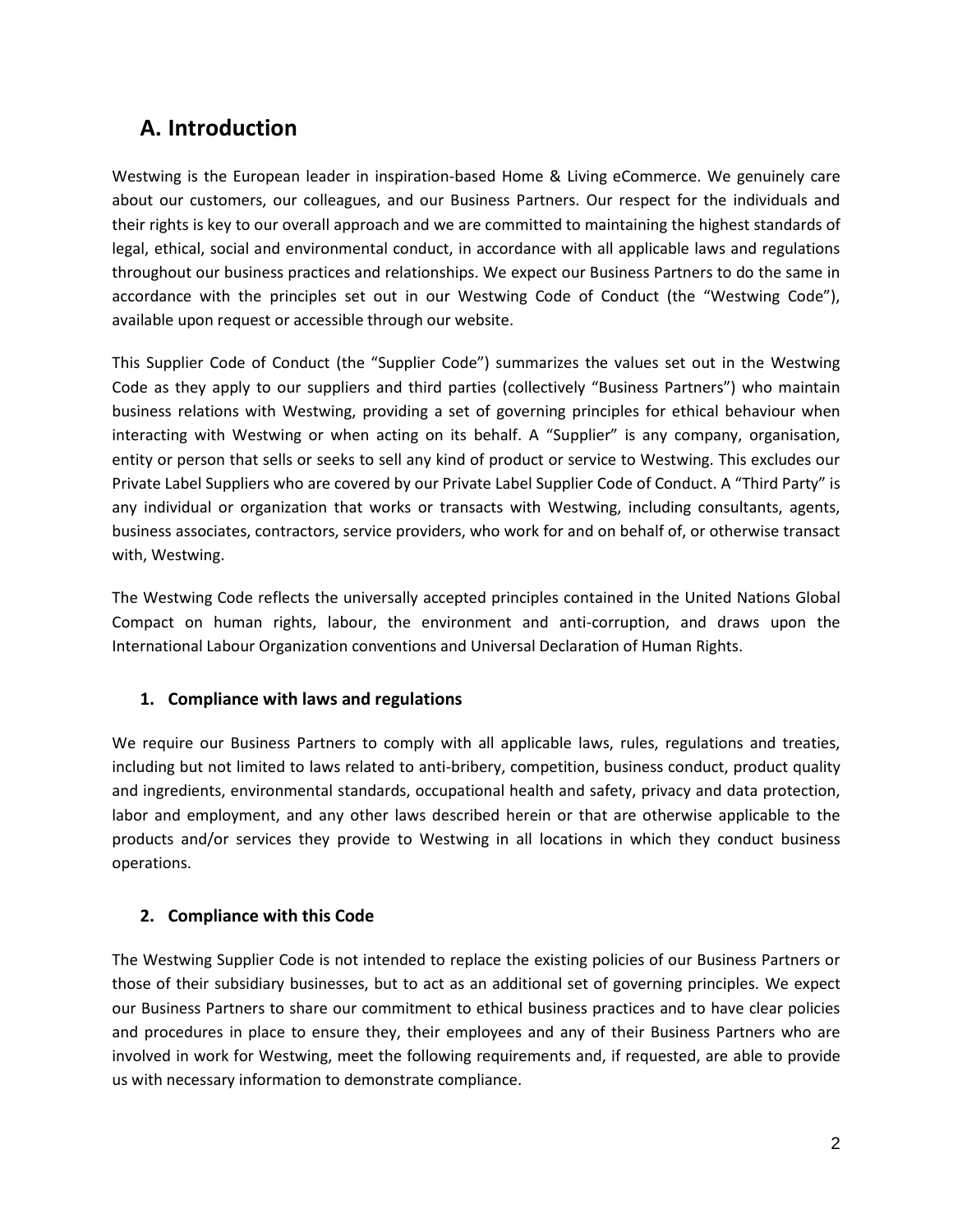Westwing has the right to investigate any reasonably suspected breach of the Supplier Code and reserves the right to terminate its business relationship with any business partner who has violated the principles set out below. The principles herein are not exhaustive. The fact that a topic is not specifically addressed does not relieve Third Parties of their obligation to maintain the highest ethical standards under any and all circumstances.

#### <span id="page-3-0"></span>**3. Reporting violations**

Our Business Partners should report, and act to correct, any suspected violations of regulations, laws or the Supplier Code within a reasonable time frame. Violations must be reported in a timely manner to [compliance@westwing.de.](mailto:compliance@westwing.de)

### <span id="page-3-1"></span>**B. Conducting business in an ethical manner**

#### <span id="page-3-2"></span>**1. Conflicts of interest**

We expect our Business Partners to avoid conflicts of interest and report any potential or apparent conflicts between their personal interests (including their family members or personal friends) and the interests of Westwing, in a timely manner. Depending on the circumstances, our Business Partners may be required to put in place appropriate measures to manage the conflict of interest.

#### <span id="page-3-3"></span>**2. Corruption and bribery**

We expect that our Business Partners do not engage in corruption, bribery or any activity (including improper payments or the giving or receiving of preferential treatment) that may imply involvement in corruption or bribery when working for or with Westwing. Our Business Partners shall not accept or provide any gifts or favors to or from active or former government officials or commercial parties for or on behalf of Westwing without obtaining prior approval from Westwing.

#### <span id="page-3-4"></span>**3. Gifts, hospitality and entertainment**

We will not solicit, nor should our Business Partners provide, any gift and favors (including hospitality) to achieve preferred or approved status in any procurement process. Under no circumstances should our Business Partners give gifts, favors or hospitality that compromise, or could be perceived to compromise, personal judgement, objectivity, independence and the integrity of Westwing, or constitute a bribe. Our Business Partners should take particular care in any situation where the giving or receiving of gifts, favors or hospitality coincides with a renewal of business relationships.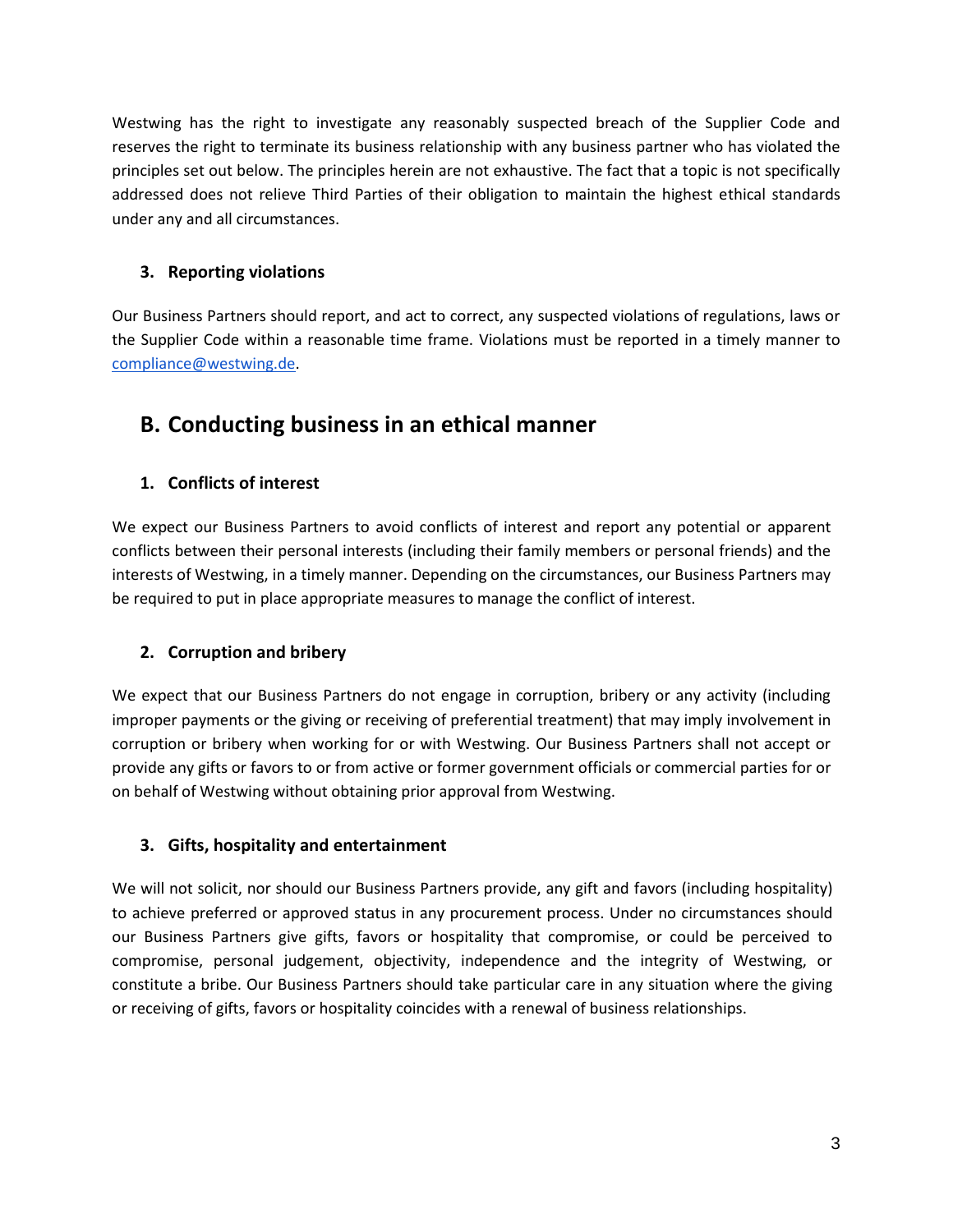#### <span id="page-4-0"></span>**4. Insider trading/dealing**

Our Business Partners must not engage in insider trading or dealing. Inside information is information about an entity that is not public. Our Business Partners who are in possession of inside information must not buy or sell securities in relation to the company to which the inside information relates, or pass that information on to others.

#### <span id="page-4-1"></span>**5. Fair competition**

We expect our Business Partners to comply with laws that protect competition and demonstrate that they compete fairly and ethically and do not engage in any collusive or anti-competitive behaviour (such as price fixing) that restricts free and fair competition.

#### <span id="page-4-2"></span>**6. Environment**

Our Business Partners should strive to identify and manage the environmental impacts of their organisation, products and services. We expect our Business Partners to undertake efforts to reduce their greenhouse gas emissions and to engage in initiatives to promote environmental responsibility, effective waste management and efficient use of natural resources.

# <span id="page-4-3"></span>**C. Operating with integrity**

#### <span id="page-4-4"></span>**1. Fraud and money laundering**

Our Business Partners shall not provide any service, or enter into any arrangement, that facilitates or may constitute Westwing being involved directly or indirectly in economic crime, including money laundering activities. Our Business Partners shall not channel any funds to, or support, illegal activities (e.g., terrorism, tax evasion, fraud).

#### <span id="page-4-5"></span>**2. Sanctions and export controls**

Our Business Partners shall comply with applicable economic sanctions and export control laws and regulations and avoid doing anything that would position themselves or Westwing in violation of applicable economic sanctions and export controls.

#### <span id="page-4-6"></span>**3. Financial reporting**

We expect our Business Partners to keep accurate records using recognized accounting standards and security measures. All records created and maintained must be clear, accurate and complete. Our Business Partners shall accept the responsibility to submit correct invoices and/or time records.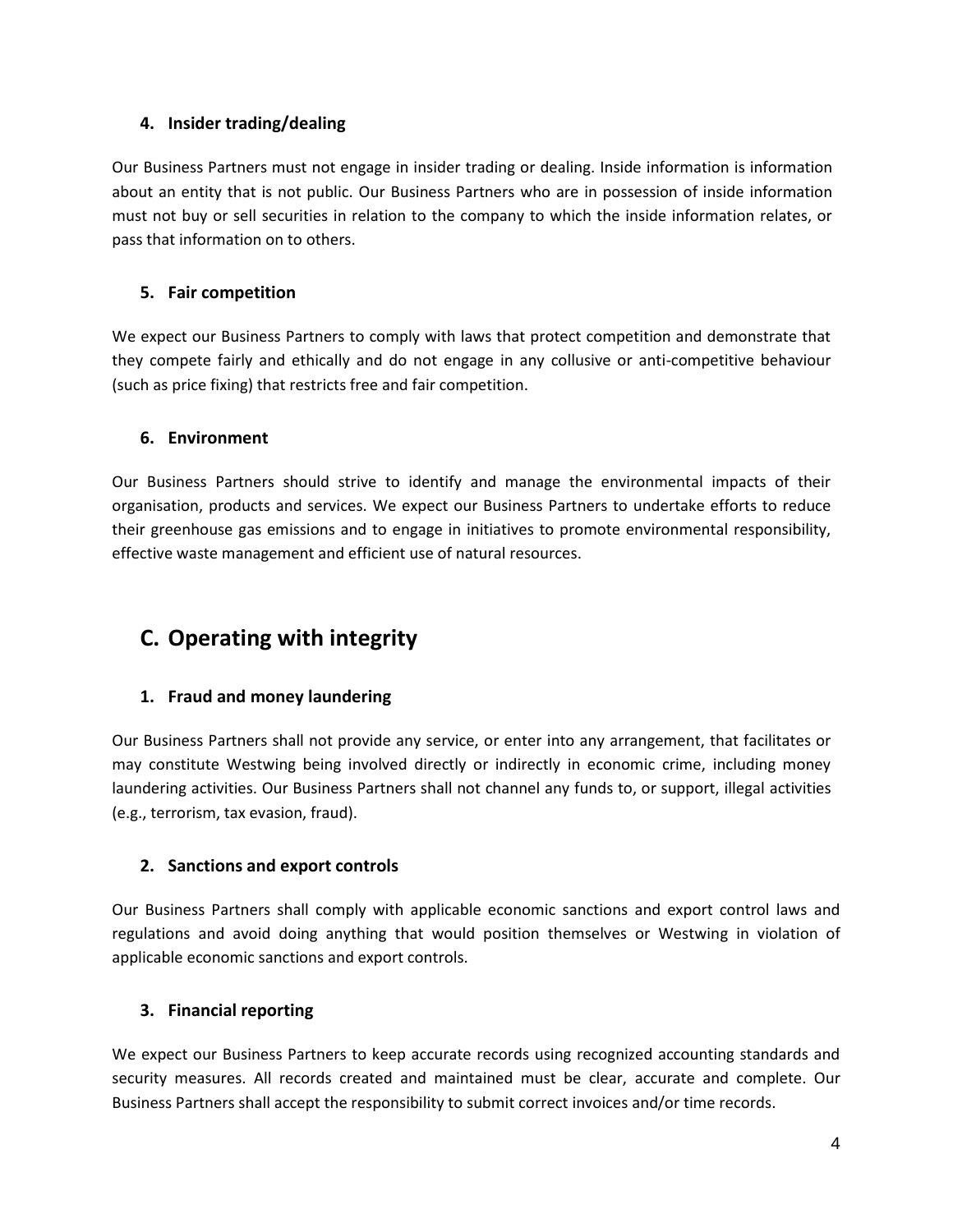# <span id="page-5-0"></span>**D. Handling company assets and information**

#### <span id="page-5-1"></span>**1. Protection of intellectual property**

We expect our Business Partners to respect the intellectual property rights of Westwing and others. This means, for example, that our Business Partners shall not use Westwing intellectual property in a manner that is not authorised by Westwing nor other parties' unlicensed software or technology in support of or in connection with work for or with Westwing**.**

#### <span id="page-5-2"></span>**2. Data protection/confidential information**

Our Business Partners shall handle and disclose personal data and confidential information that they obtain in the course of their relationships with Westwing, only as authorised and directed by Westwing and as required by applicable laws and regulations. Our Business Partners shall protect personal data and confidential information against unauthorized and unlawful use, disclosure, access, loss, alteration, damage and destruction.

#### <span id="page-5-3"></span>**3. Communication**

We expect our Business Partners to refrain from disrespectful, unprofessional, harassing, defamatory, discriminatory and prohibited activity on social media platforms or through other communication channels. Our Business Partners shall not act or speak on behalf of Westwing, represent themselves as Westwing, or express any views attributable to Westwing unless expressly authorised to do so by Westwing.

# <span id="page-5-4"></span>**E. Ensuring a safe and fair workplace**

#### <span id="page-5-5"></span>**1. Human Rights**

Our Business Partners must uphold the highest standards of human rights in accordance with internationally declared human rights and standards, and work against exploitation in the workplace. This means complying with all laws and regulations to abolish child labor, eliminate all forms of forced and compulsory labor, and ensure slavery and human trafficking are not taking place. We expect our Business Partners to periodically assess their partners for conformance and to work with partners who are also committed to meeting required standards at least as mandated by local and national laws.

#### <span id="page-5-6"></span>**2. Equal opportunities/discrimination**

We expect our Business Partners to treat people with respect and dignity and ensure that employees are not subject to any form of abusive conduct in the workplace. They should provide equal